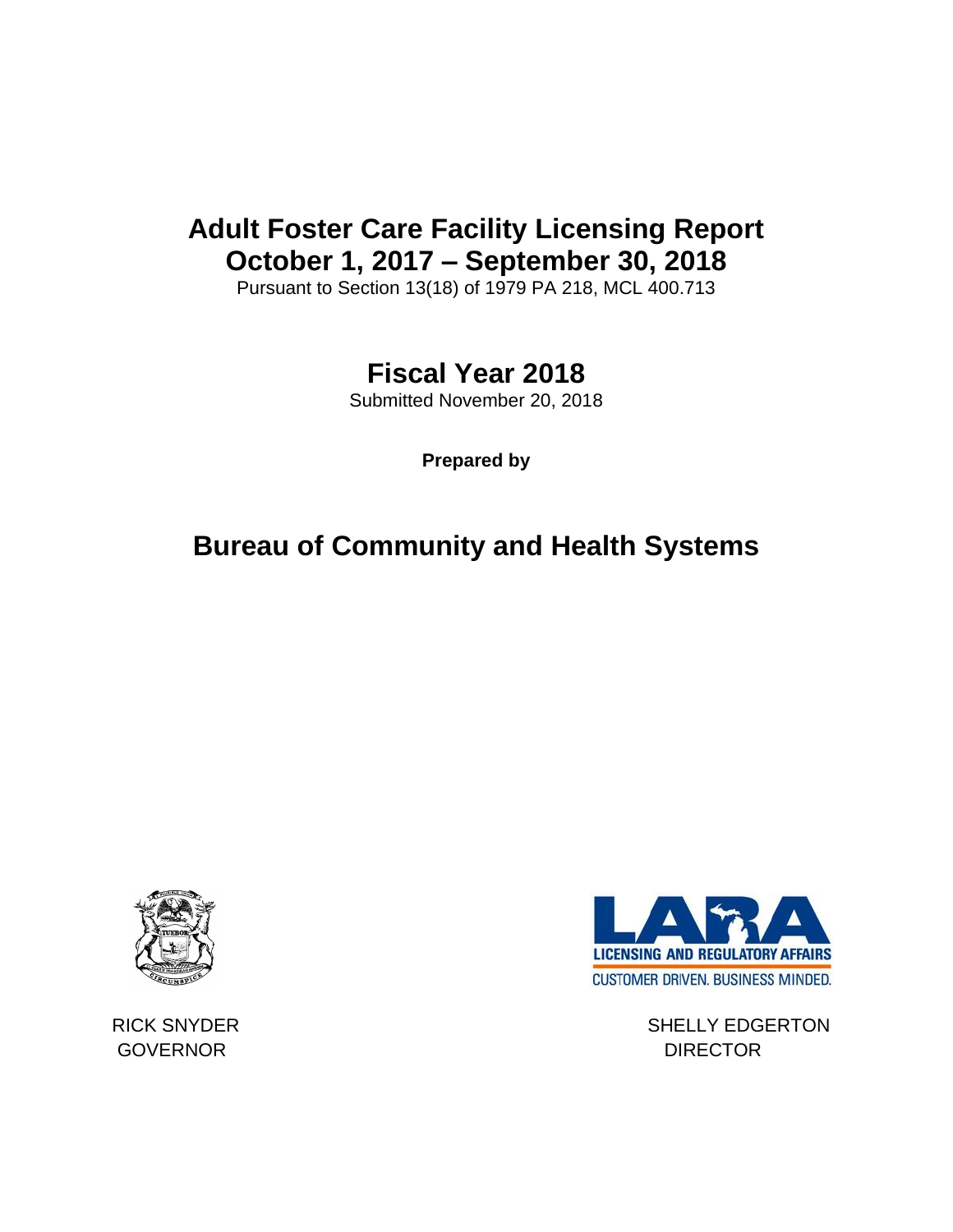## **REPORT AUTHORITY**

Section 13(18) of the Adult Foster Care Facility Licensing Act, 1979 PA 218 as amended, MCL 400.713:

The department director shall submit a report by December 1 of each year to the standing committees and appropriations subcommittees of the Senate and House of Representatives concerned with human services issues. The department director shall include all of the following information in the report concerning the preceding fiscal year:

- (a) The number of initial and renewal applications the department received and completed within the 6-month time period described in subsection  $(14)$ .
- (b) The number of applications requiring a request for additional information.
- (c) The number of applications rejected.
- (d) The number of licenses not issued within the 6-month period.
- (e) The average processing time for initial and renewal licenses granted after the 6-month period.

## **DEPARTMENT OVERVIEW**

LARA is composed of agencies and commissions that promote business growth and job creation through streamlined, simple, fair, and efficient regulation, while at the same time protect the health and safety of Michigan's citizens.

The Bureau of Community and Health Systems (BCHS) serves to protect and ensure safe, effective, efficient and accessible community and health care services delivered by state licensed and federally certified providers in Michigan. It is responsible for state licensing of facilities, agencies and programs under all of the following public acts:

- Adult Foster Care Facility Licensing Act, Act 218 of 1979
- Child Care Organizations Act, Act 116 of 1973.
- Mental Health Code, Act 258 of 1974
- Public Health Code, Act 368 of 1978.

The bureau also serves as the state agency responsible for conducting certification activities on behalf of the Centers for Medicare and Medicaid Services (CMS) to ensure covered health providers and suppliers meet federal conditions to participate in the Medicare and Medicaid programs.

The majority of state licensing activities involve the issuance and renewal of licenses to qualified facilities, agencies, and programs; conducting initial, routine and revisit inspections to determine compliance with state and federal requirements; and investigating complaints against state licensed and federally certified providers.

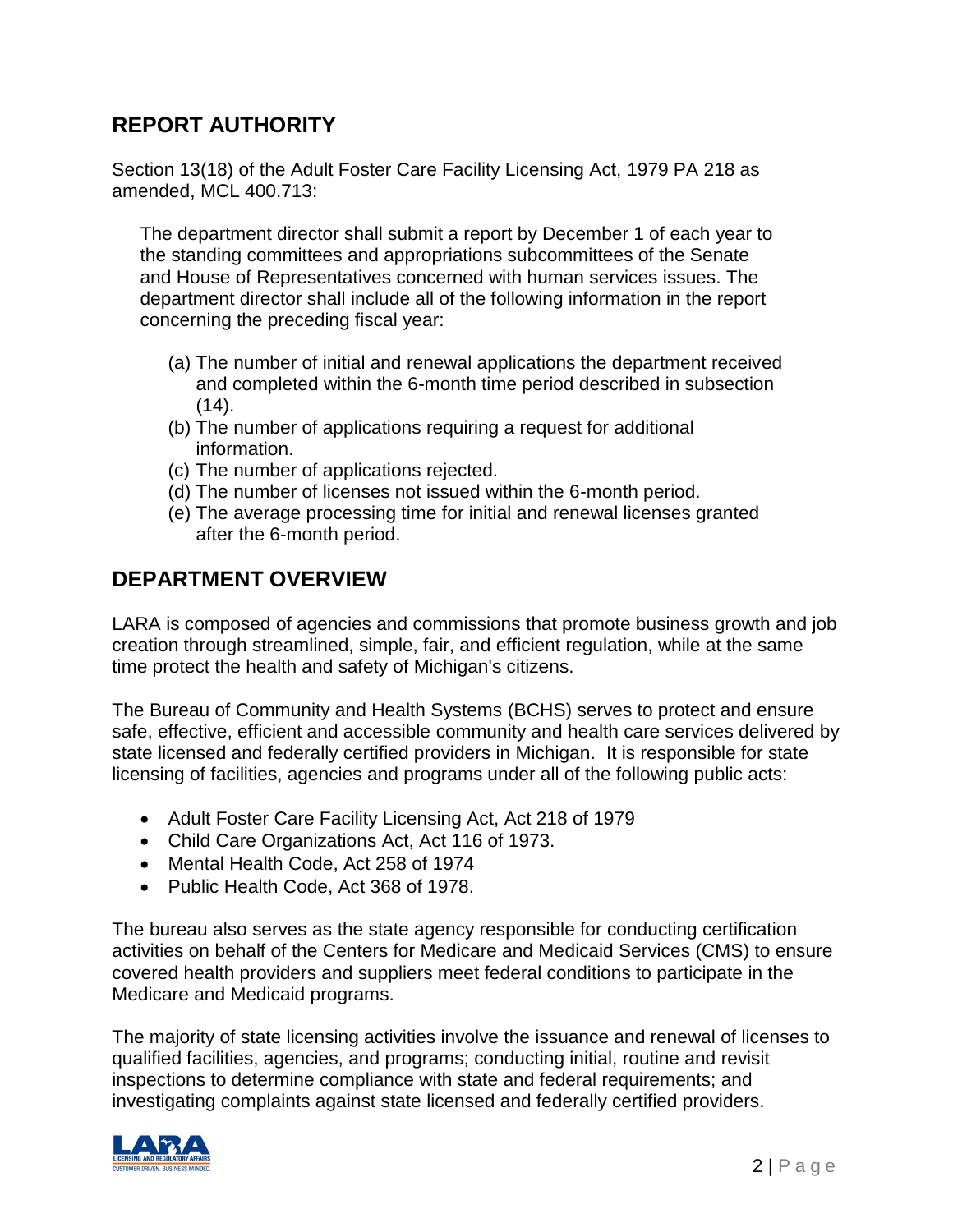## **REPORTING REQUIREMENTS**

#### **INITIAL Applications**

|                          |                 |                           |               | <b>Licenses Issued</b>                      |
|--------------------------|-----------------|---------------------------|---------------|---------------------------------------------|
|                          |                 | <b>Within</b><br>180 Days | Over 180 Days |                                             |
| <b>Facility Type</b>     | <b>Capacity</b> | Count (a)                 | Count (d)     | <b>Average Days if Over</b><br>180 Days (e) |
| Congregate               | $\geq 21$       |                           | 0             |                                             |
| Large Group Home         | $13 - 20$       | 25                        | 0             |                                             |
| <b>Medium Group Home</b> | $7 - 12$        | 28                        | 0             |                                             |
| <b>Small Group Home</b>  | $-6$            | 182                       | 0             |                                             |
| <b>Family Home</b>       | $-6$            | 59                        | 0             |                                             |
| <b>Total</b>             |                 | 294                       | 0             |                                             |

## **RENEWAL Applications**

|                          |                 | <b>Licenses Issued</b>    |                |                                             |
|--------------------------|-----------------|---------------------------|----------------|---------------------------------------------|
|                          |                 | <b>Within</b><br>180 Days | Over 180 Days  |                                             |
| <b>Facility Type</b>     | <b>Capacity</b> | Count (a)                 | Count (d)      | <b>Average Days if Over</b><br>180 Days (e) |
| Congregate               | $\geq 21$       | 3                         | 0              |                                             |
| County Infirmary         |                 |                           | 0              |                                             |
| Large Group Home         | $13 - 20$       | 283                       | $\overline{0}$ |                                             |
| <b>Medium Group Home</b> | $7 - 12$        | 266                       | $\overline{0}$ |                                             |
| <b>Small Group Home</b>  | $1 - 6$         | 1,189                     | $\overline{0}$ |                                             |
| <b>Family Home</b>       | $1 - 6$         | 407                       | $\overline{0}$ |                                             |
| <b>Total</b>             |                 | 2,149                     | $\bf{0}$       | 0                                           |

## **REJECTED (Revocation)**

| <b>Facility Type</b>     | <b>Capacity</b> | Count (c) |
|--------------------------|-----------------|-----------|
| Congregate               | $\geq 21$       |           |
| Large Group Home         | $13 - 20$       | 3         |
| <b>Medium Group Home</b> | $7 - 12$        |           |
| <b>Small Group Home</b>  | $1 - 6$         |           |
| <b>Family Home</b>       | 1 - 6           |           |
| <b>Total</b>             |                 |           |